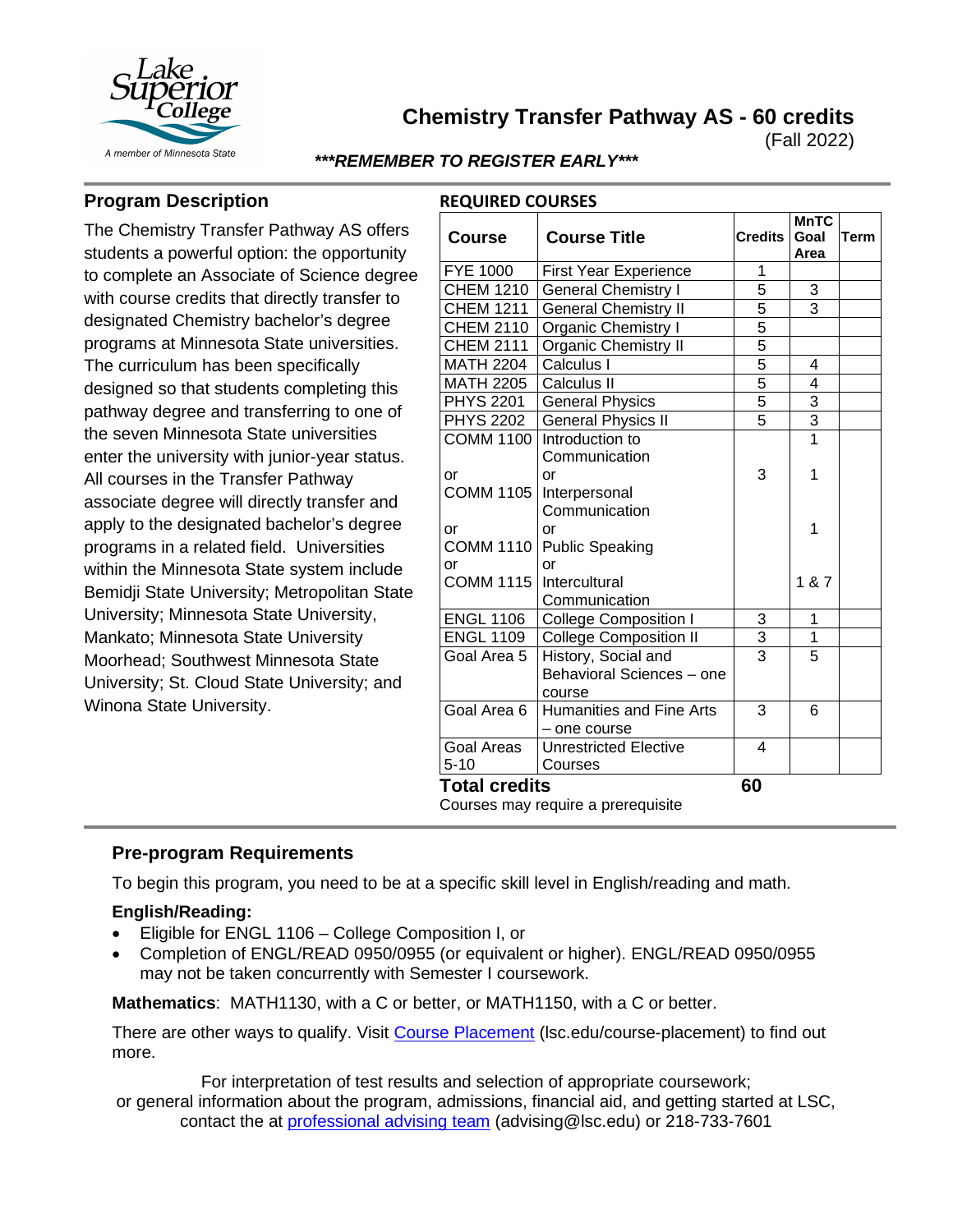

**Chemistry Transfer Pathway AS - 60 credits**

(Fall 2022)

*\*\*\*REMEMBER TO REGISTER EARLY\*\*\**

### **Program Outcomes**

- Demonstrate basic knowledge and understanding of the fundamentals of experimental and theoretical chemistry.
- Explain and apply skills in analytical thinking and problem solving, and apply scientific methods to experimental data.
- Demonstrate skills in laboratory operations including making accurate and precise measurements, preparing solutions, operating instrumentation, experimental design, and the interpretation and reporting of quantitative and qualitative data and results.
- Communicate their own data and analysis in oral and written communications that uses tables and graphs, describes detailed experimental procedures, and clearly explains conclusions, in order to create clear and compelling papers, posters, or presentations.
- Work both independently and collaboratively in the classroom and in the laboratory.
- Apply learned concepts to everyday situations and experiences and critically evaluate contributions to science reported in the media; identify valid approaches to scientific problem solving and reporting.

A student completing Lake Superior College's Chemistry Transfer Pathway and transferring into a designated bachelor's program in Chemistry at a Minnesota State University will have junior standing and may complete the bachelor's degree within an additional 60 credits. Students will be able to transfer to the following designated majors at Minnesota State universities:

At Bemidji State University: Chemistry, BA; Chemistry, BS

At Metropolitan State University: Chemistry, BS

At Minnesota State, Mankato: Chemistry – ACS Approved, BS

At Minnesota State, Moorhead: Chemistry, BA; Chemistry, BS

At Southwest State University: Chemistry, BA

At St. Cloud State University: Chemistry ACS Approved BS

At Winona State University: Chemistry, BS (ACS Environmental Chemistry and ACS Material Chemistry)

In order to graduate and be guaranteed admission to a Minnesota State University's designated program in chemistry you must earn an overall grade point average as indicated by the university to which you will transfer.